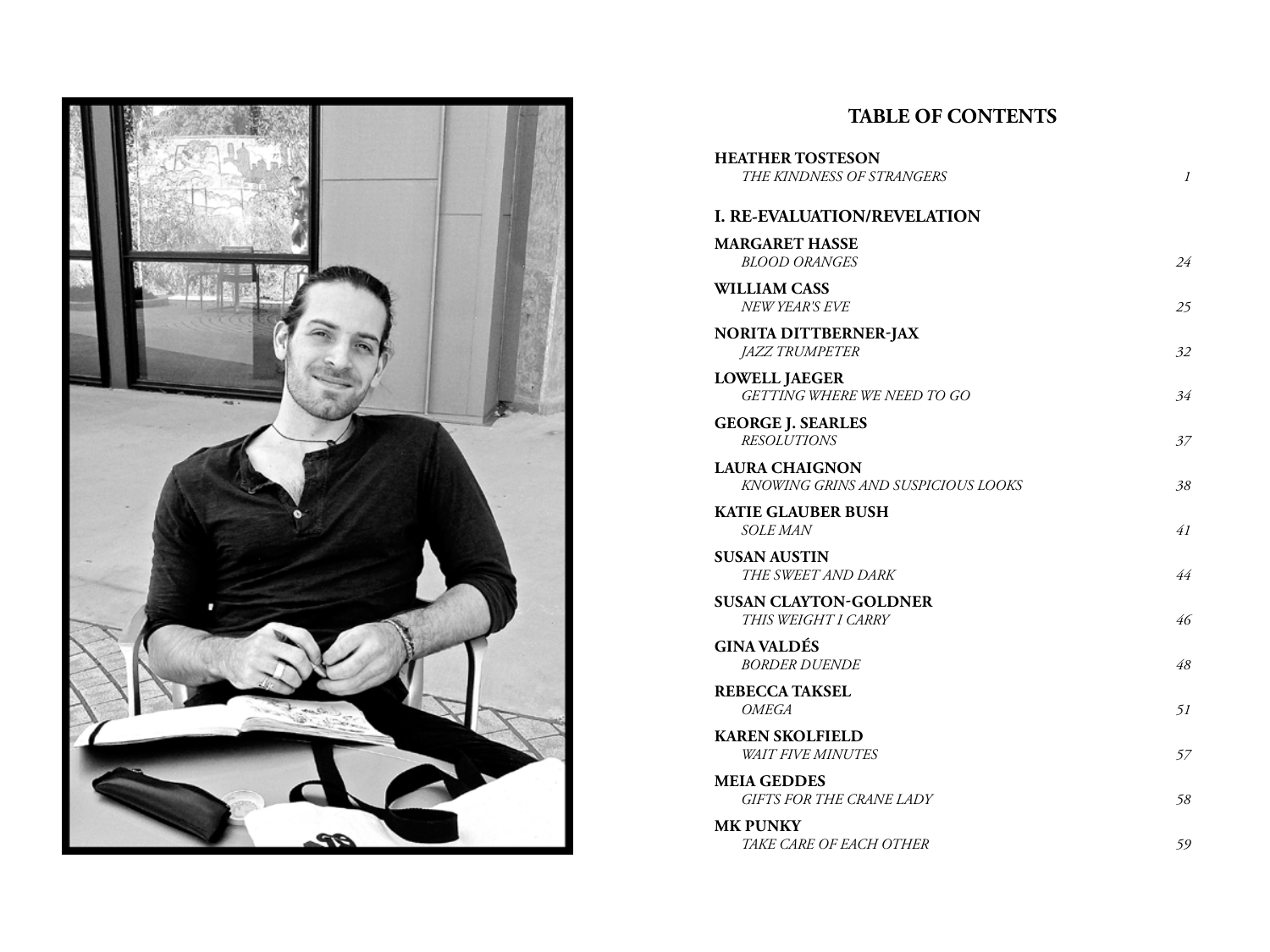| <b>II. CROSS-IDENTIFICATION</b>                 |     | <b>JOEL WACHMAN</b>                             |     |
|-------------------------------------------------|-----|-------------------------------------------------|-----|
| PAUL HOSTOVSKY                                  |     | THIS IS GETTING OLD                             | 139 |
| STARING AT THE BLIND                            | 64  | <b>KEN STALEY</b>                               |     |
| FR. ROBERT J. KUS                               |     | <b>MISSING</b>                                  | 148 |
| <b>MARCELINO</b>                                | 67  | <b>IV. WEAVING A NEW FABRIC</b>                 |     |
| <b>DARCY SMITH</b>                              |     | <b>MARGARET HASSE</b>                           |     |
| <b>TATTERS</b>                                  | 71  | AND ALL POINTS WEST                             | 158 |
| RACHEL SQUIRES BLOOM                            |     | <b>LINDA MAXWELL</b>                            |     |
| WHO'S THIS GIRL IN THE PICTURE?                 | 72  | THE BUSINESSMAN'S TRUTH TABLES                  | 160 |
| <b>KAREN SKOLFIELD</b><br><b>WELL-BEHAVED</b>   | 74  | <b>JENNIFER L. THORNBURG</b>                    |     |
|                                                 |     | ALL SOULS                                       | 164 |
| <b>JESSICA NAAB</b><br>SINNERS ON SIXTY-SIX     | 77  | <b>RUPERT FIKE</b>                              |     |
| <b>LAURIE KLEIN</b>                             |     | TUTORING MOHAMMAD MOHAMMAD                      | 173 |
| <b>BEHIND HER EYES</b>                          | 91  | OUR LIBERIAN STREET PREACHER, MISS EDNA,        | 176 |
| <b>MURALI KAMMA</b>                             |     | <b>RICK KRIZMAN</b>                             |     |
| BRAHMS IN THE LAND OF BRAHMA                    | 97  | CANTALOUPE ISLAND                               | 179 |
|                                                 |     | <b>FRANK HABERLE</b>                            |     |
| III. HELP WHEN WE NEED IT MOST:                 |     | ROAD TO HAINES                                  | 188 |
| <b>SHIREEN DAY</b>                              |     | <b>ALETHEA EASON</b>                            |     |
| UNEXPECTED STRANGERS                            | 108 | <b>HOLIDAY COVE</b>                             | 199 |
| PEGI DEITZ SHEA                                 |     | <b>STEVE KOPPMAN</b><br>THE RUSSIANS ARE HERE   | 208 |
| <b>WHO EVER YOU ARE</b>                         | 113 |                                                 |     |
| <b>NORMAN KLEIN</b><br><b>VETS</b>              | 116 | <b>PAULINE KALDAS</b><br><b>AMONG NEIGHBORS</b> | 221 |
|                                                 |     | PATRICK CABELLO HANSEL                          |     |
| <b>STEPHANIE HART</b><br>AN UNEXPECTED KINDNESS | 124 | WASHING AWAY                                    | 227 |
|                                                 |     | <b>LOWELL JAEGER</b>                            |     |
| <b>NORITA DITTBERNER-JAX</b><br>UNIVERSAL DONOR | 128 | AFTER SECOND SHIFT                              | 228 |
| <b>PATTI SEE</b>                                |     | NATURAL HISTORY                                 | 230 |
| TO GIVE AWAY: ONE USED KIDNEY                   | 131 | <b>NEIGHBORS</b>                                | 231 |
| DOROTHY OLIVER PIROVANO                         |     | <b>WHAT SORT OF MAN</b>                         | 232 |
| THERE WHEN HIS BODY FAILS HIM                   | 134 | <b>THE LIBRARIANS</b>                           | 234 |